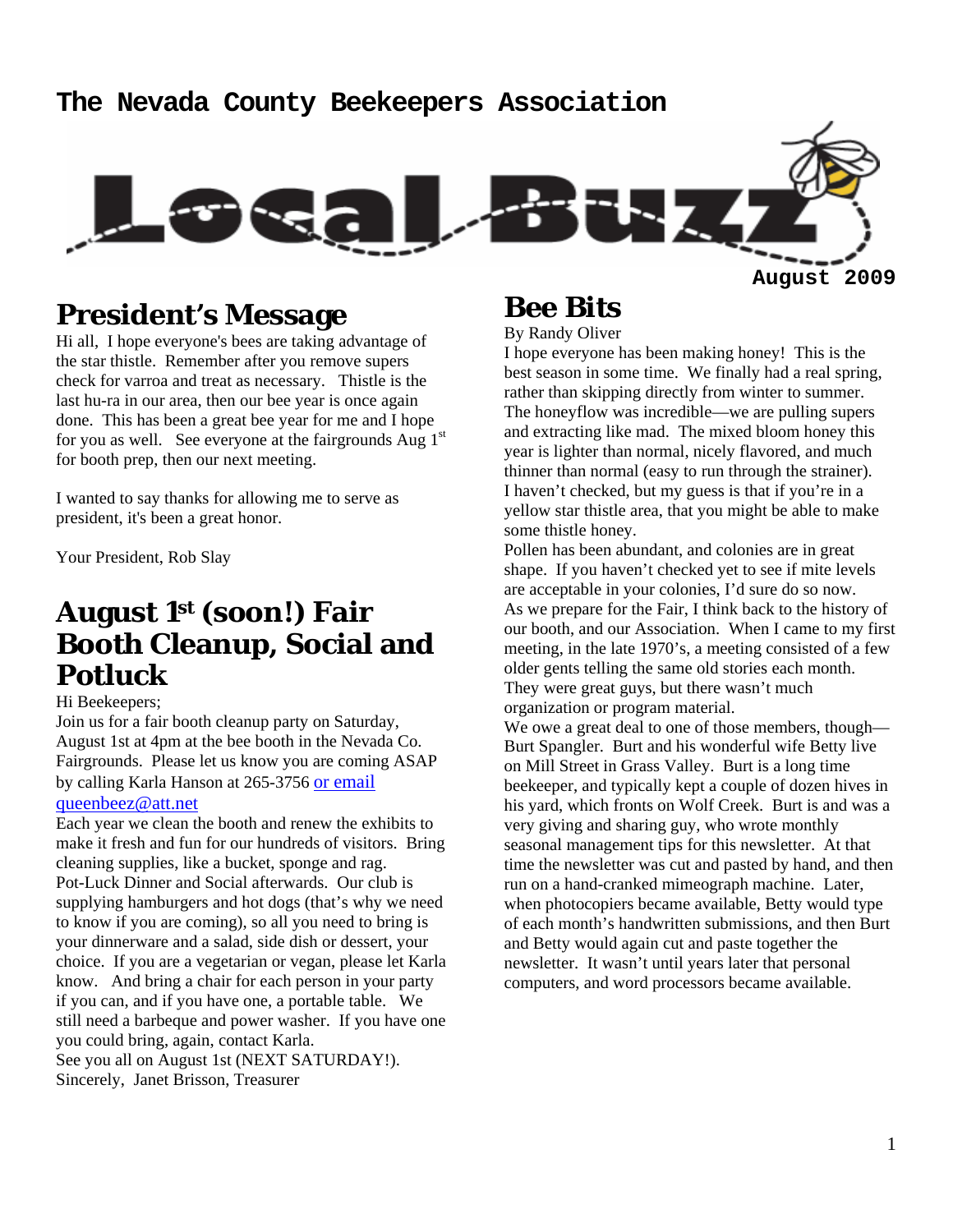

Burt Spangler, at home on Mill Street. Burt was a "founding father" of our organization.

Burt was instrumental in making our Association what it is today—he taught beginners classes, and mentored many beginning beekeepers. He wrote our bylaws, and helped to organize all aspects of the NCBA. Burt was instrumental to our getting our booth at the Fair, and in all forms of public outreach, including the Swarm Hotline.

In addition, Burt worked with Dr. Eric Mussen to form the Western Apicultural Society, and was an officer for many years.

Burt doesn't get out to meetings much these days, but is still hale and hearty. I know that Karla Hansen helps him with his hives.

I was always the "young guy" in the Association, but I see now that the torch has been passed, and that I am now one of those "older gents." I miss Burt's presence at the meetings (he and I often had lively debate and discussion on matters). Mainly I want everyone to know how much we should appreciate Burt's many years of contributions to the NCBA, and the beekeeping community in general. Thanks, Burt, your legacy lives on in the Nevada County Beekeepers Association! I want to say, this is the first year that we haven't had to twist arms to staff the Bee Booth. Thank you all for volunteering. Public interest in honey bees is still very high, so look forward to meeting lots of interested folk at the booth. Thanks to all of you.

### **July Minutes**

No minutes were taken at the July meeting.

# **For Sale: Country Rubes Combo Screened Bottom Boards**

Special NCBA Club Price! Call Janet for details. 530-913-2724 or email at rubes@countryrubes.com.

#### **Sacramento Beekeeping Supplies**

- Complete line of all beekeeping supplies
- American dealer for Sheriff suits
- Gifts—bee themed children's wear, tableware, garden décor, etc
- Books—children's beekeeping, homemade cosmetics, candles • Beeswax candles, molds, waxes (soy and paraffin too) dyes,
- scents, and wicks • Honeycomb sheets for rolling candles—35 colors

2110 X Street, Sacramento, CA 95818 (916) 451-2337 fax (916) 451-7008 Webpage at www.sacramentobeekeeping.com email: info@sacramentobeekeeping.com Open Tuesday through Saturday 10:00 – 5:30 **MAIL ORDERS RECEIVE QUICK SERVICE** 



## **Nevada County Beekeepers Association Forum**

If you are an up-to-date member and have access to the internet, you will be getting an invitation to join the Nevada Country Beekeepers Association Forum at NCBEES@yahoo.com. Once you get the invite, follow the links and join. Here you can sign up to get communications has they come in, or everything once daily. We can ask questions, answer questions, post club news and get up to the minute information as it's passed on to us. This is going to be a work in progress. If anyone would like to volunteer to be a moderator, please contact Janet at 530-913-2724 rubes@countryrubes.com sincerely, Janet Brisson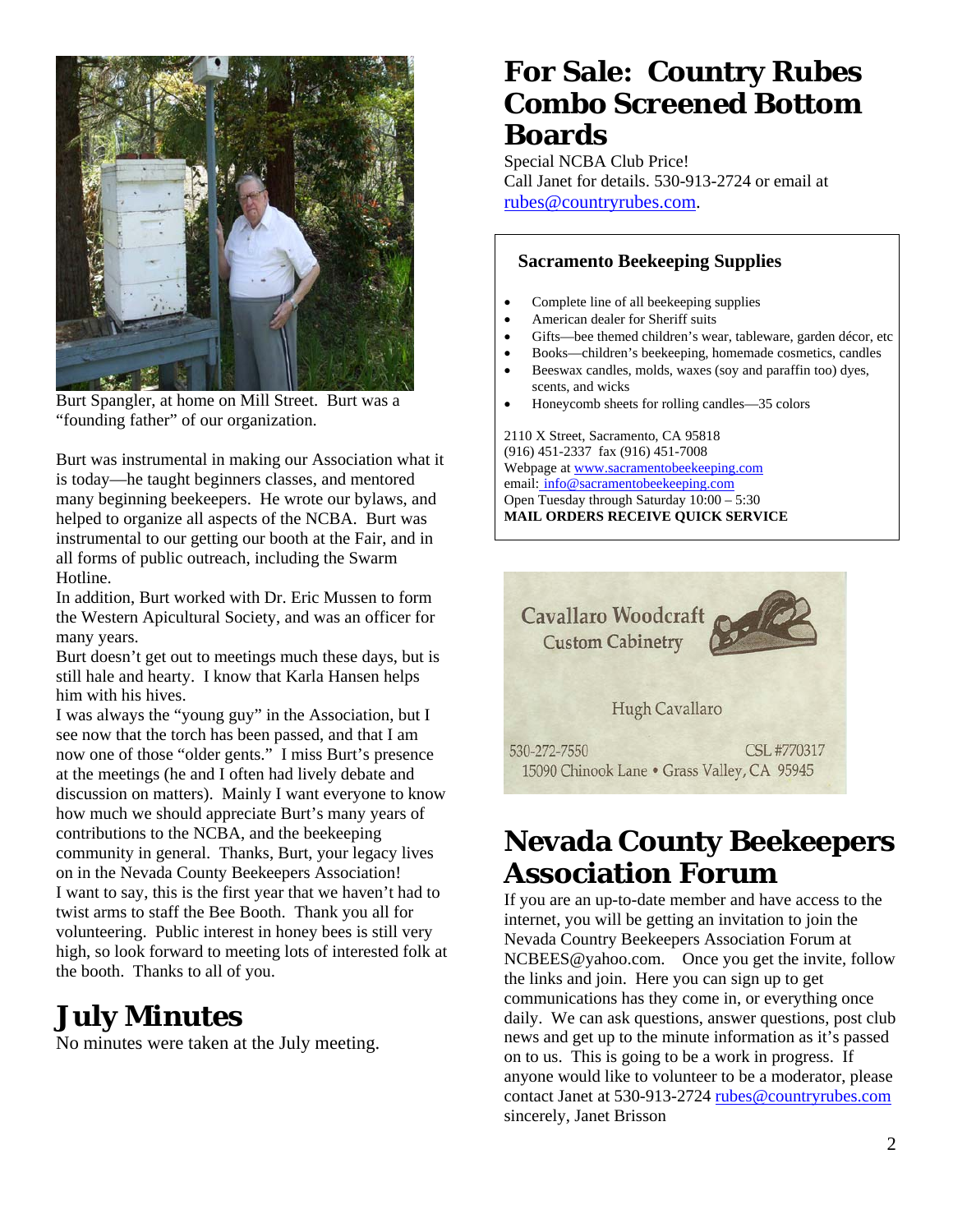### **Florida Announces Nation's First Regulation Banning Additives in Honey**

Florida Agriculture and Consumer Services Commissioner Charles Bronson announced that his department has instituted the first regulation in the nation - and perhaps the world - prohibiting any additives, chemicals or adulterants in honey that is produced, processed or sold in Florida. The regulation, which took effect July 14, provides the first-ever "Standard of Identity" for honey.

As a result of a flood of adulterated honey from overseas into Florida in 2006, a petition was submitted to the U.S. Food and Drug Administration (FDA) by five major honey producers and processors, asking the federal agency to establish a U.S. standard of identity for honey. The FDA responded that due to other pressing matters, it would be unable to review the petition.

The industry asked Bronson's department to consider developing a standard of identity, and this is the culmination of that effort. Bronson noted that despite efforts, international governing bodies have been unable to establish an international definition of, or standard of identity for honey, making it likely that Florida's regulation governing honey may be the first of its kind anywhere. The standard follows (tiny print so it fits).

5K-4.027 Standard of Identity - Honey

 (1) This standard applies to all honey produced by honey bees from nectar and covers all styles of honey presentation that are processed and ultimately intended for direct consumption and to all honey packed, processed or intended for sale in bulk containers as honey, that may be repacked for retail sale or for sale or use as an ingredient in other foods.

 (2) "Honey" means the natural food product resulting from the harvest of nectar by honeybees and the natural activities of the honeybees in processing nectar. It consists essentially of different sugars, predominantly fructose and glucose as well as other substances such as organic acids, enzymes and solid particles derived from honey collection. The color of honey can vary from nearly colorless to dark brown. The consistency can be fluid, viscous or partially to completely crystallized. The flavor and aroma vary, but are derived from the plant's origin.

 (3) Honey sold as such shall not have added to it any food additives, as defined in section 500.03(1)(m) F.S., nor shall any other additions be made other than honey. It shall not have begun to ferment or effervesce and no pollen or constituent unique to honey may be removed except where unavoidable in the removal of foreign matter. Chemical or biochemical treatments shall not be used to influence honey crystallization.

 (a) Moisture Content - No water may be added to honey in the course of extraction or packing for sale or resale as honey. Honey shall not have a moisture content exceeding 23%.

(b) Sugars Content

1. The ratio of fructose to glucose shall be greater than 0.9. 2. Fructose and Glucose (Sum of Both) shall not be less than 60g/100g.

(c) Sucrose Content

1. Honey not listed below shall not be more than 5g/100g.

 2. Alfalfa (Medicago sativa), Citrus spp., False Acacia (Robinia pseudoacacia), French Honeysuckle (Hedysarum), Menzies Banksia (Banksia menziesii), Red Gum (Eucalyptus camaldulensis), Leatherwood (Eucryphia lucida), Eucryphia milligani – not more than 10g/100g.

 3. Lavender (Lavandula spp) and Borage (Borago officinalis) – not more than 15g/100g.

(4) Name of the Food

 (a) Products conforming to the standard of identity as adopted in this rule shall be designated 'honey'. Foods containing honey and any flavoring, spice or other added ingredient or if honey is processed in such a way that a modification to honey occurs that materially changes the flavor, color, viscosity or other material characteristics of pure honey, then such foods shall be distinguished in the food name from honey by declaration of the food additive or modification.

 (b) Honey may be designated according to floral or plant source if it comes predominately from that particular source and has the organoleptic, physicochemical and microscopic properties corresponding with that origin.

 (c) Where honey has been designated according to floral or plant source [as stated in 4(b)], then the common name or the botanical name of the floral source shall be used in conjunction with or joined with the word "honey".

 (d) The styles of honey identified in subparagraphs (4)(e)2 and 3 shall be declared on packaging labeling as "Honey", "Comb Honey", "Cut Comb in Honey", "Honey with Comb" or "Chunk Honey" as appropriate.

 (e) Honey may be designated according to the following styles:

1. "Honey" which is honey in liquid or crystalline state or a mixture of the two;

 2. "Comb Honey" which is honey stored by bees in the cells of freshly built broodless combs and which is sold in sealed whole combs or sections of such combs;

 3. "Cut Comb in Honey", "Honey with Comb" or "Chunk Honey" which is honey containing one or more pieces of comb honey.

Specific Authority: 500.09, 570.07(23), 586.10 FS; Law Implemented: 500.03, 500.04, 500.09, 500.10, 500.11, 570.07, 570.50, 586.02, 586.10, FS; History – New – 07-14-09.

 5K-4.028 Adulteration and Misbranding – Honey. The following shall be prima facie evidence of adulteration under s. 500.10(2)(d) and s. 586.10, F.S. or misbranding under s. 500.11(1)(g) and s. 586.10, F.S. of any product sold or offered for sale as honey: (1) The product has a maltose content in excess of 10%; or

(2) The product contains oligosaccharides indicative of invert syrup; or

(3) The absolute value of Carbon Stable Isotope Ratio Analysis (CSIRA) is not more negative than -20.0 for the product; or (4) CSIRA Internal Standard Procedure with a protein value minus

honey value is more negative than -1.0 for the product; or (5) The product fails to conform to the standard of identity stated in 5K-4.027, F.A.C.

Specific Authority: 500.09, 570.07(23), 586.10 FS; Law Implemented: 500.03, 500.04, 500.09, 500.10, 500.11, 570.07, 570.50, 586.02, 586.10, FS; History – New – 07-14-09.